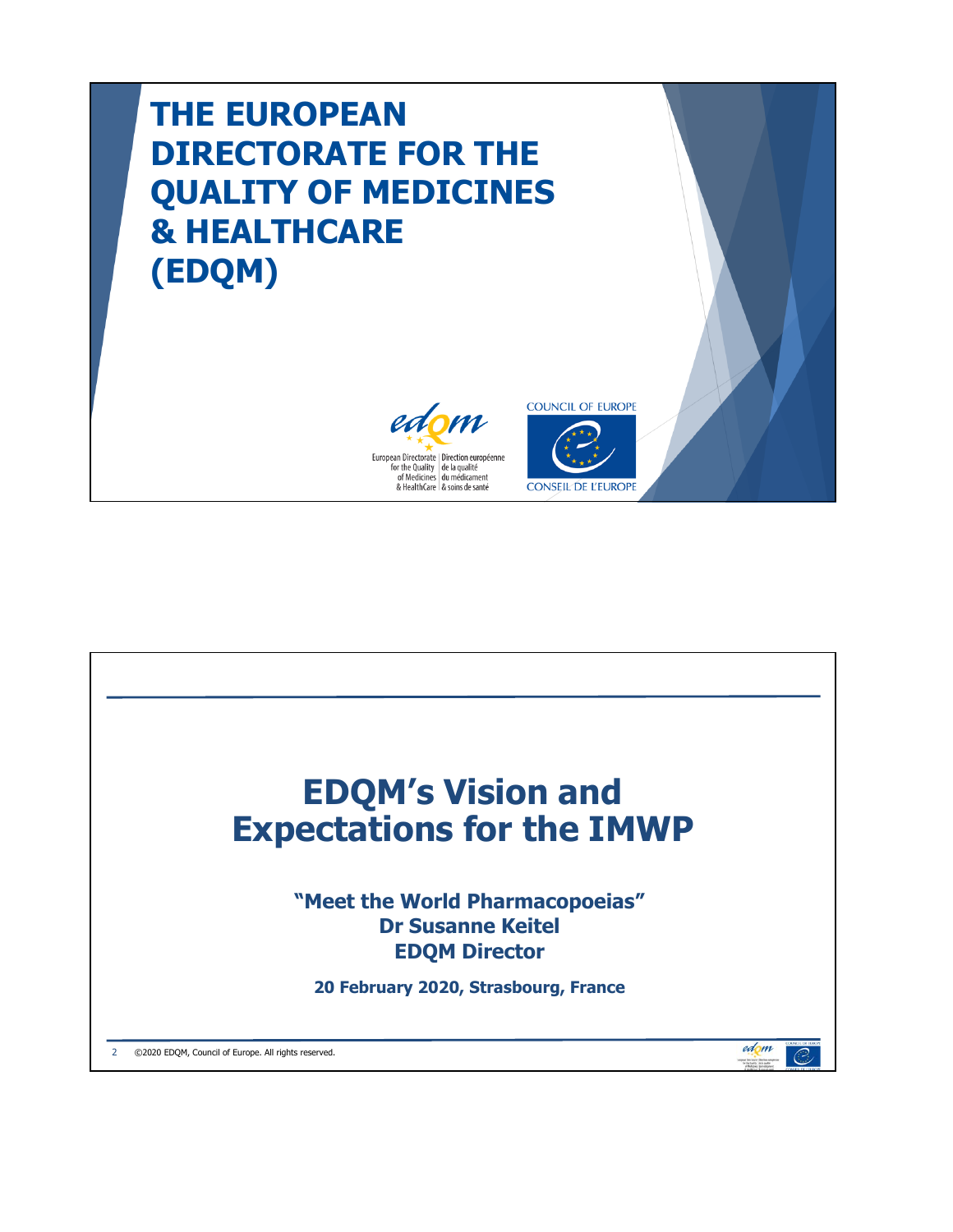

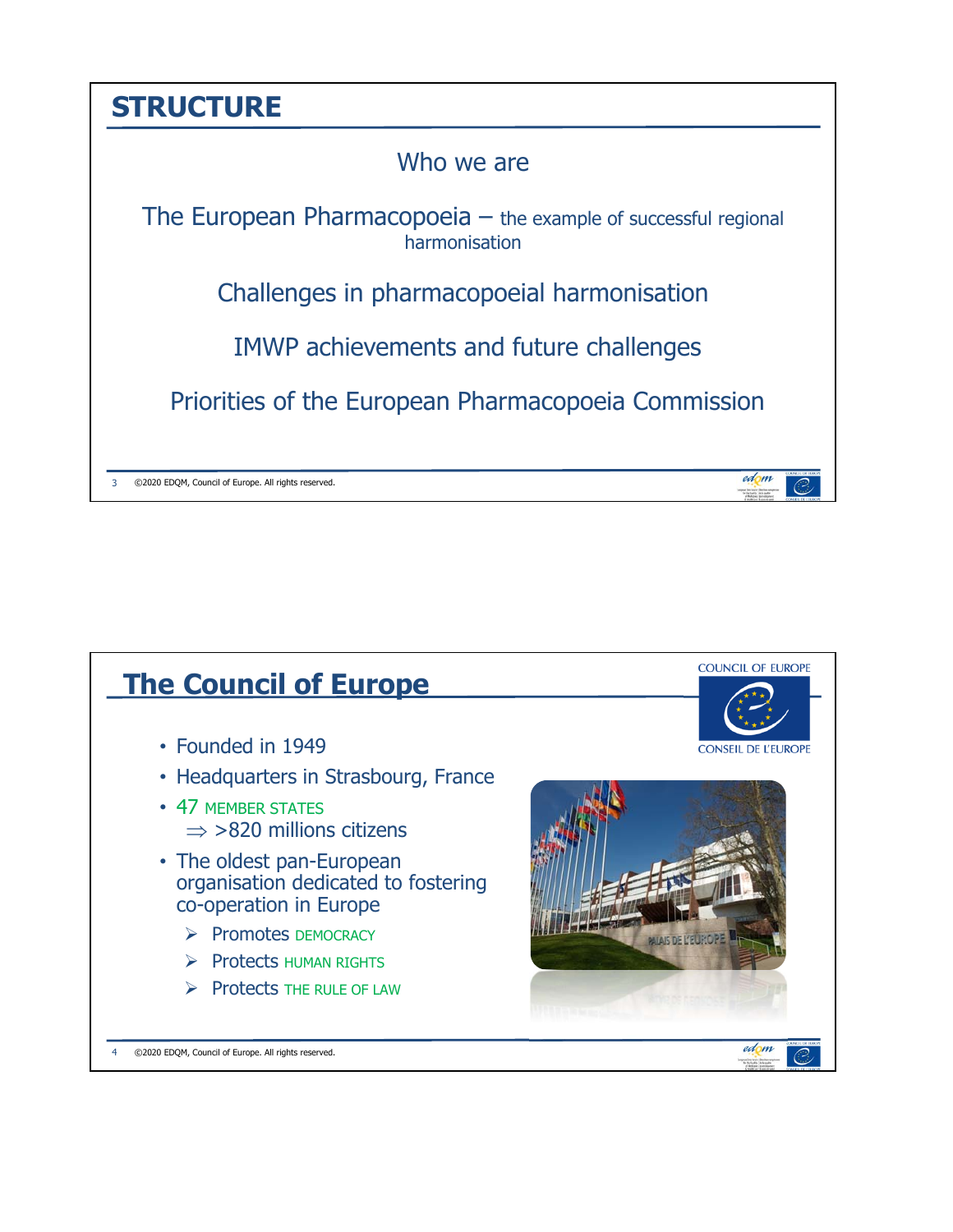

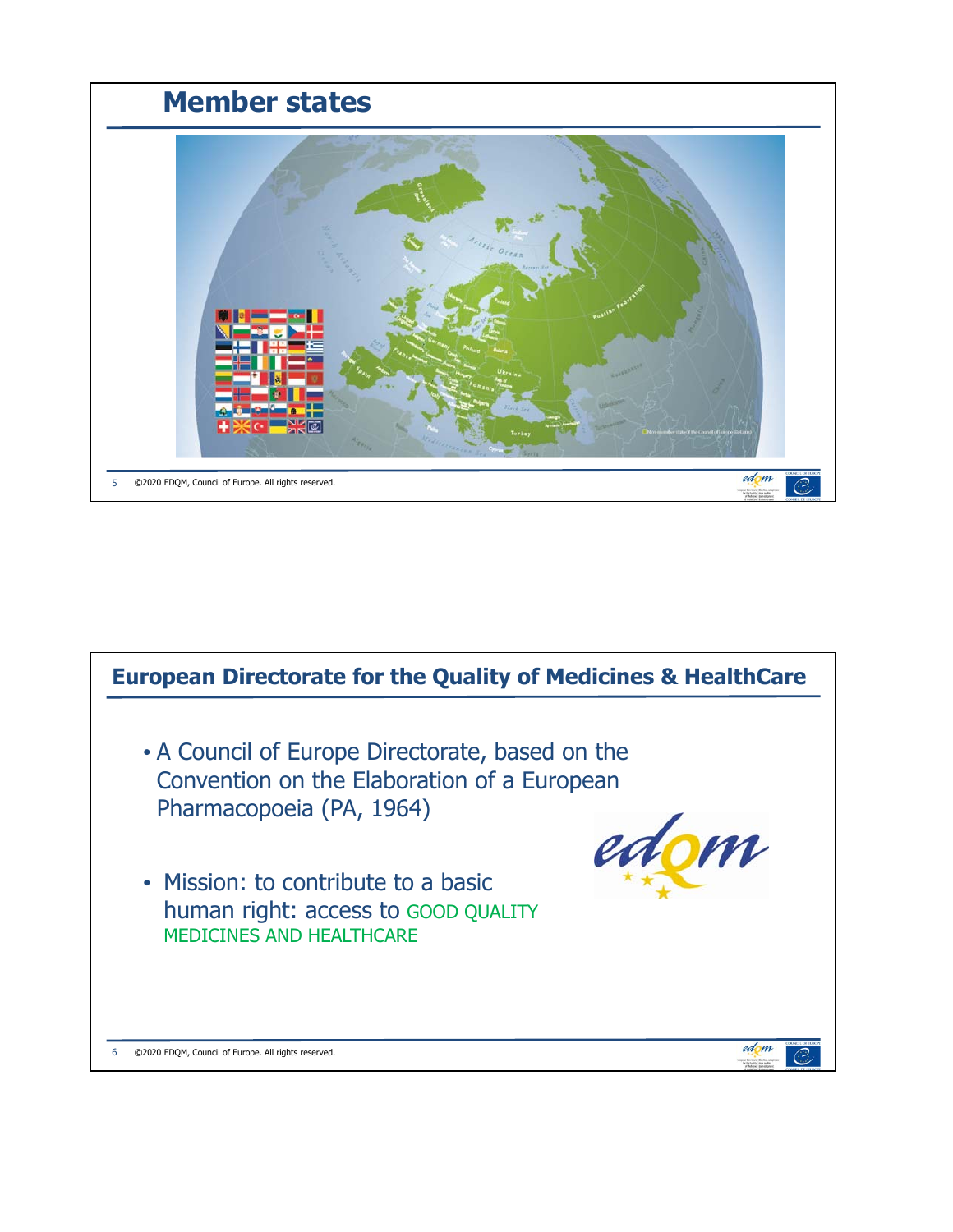# **Ph. Eur. Convention**

#### Article 1:

The Contracting Parties undertake:

- a) progressively to ELABORATE a Pharmacopoeia which shall be common to the countries concerned and which shall be entitled "European Pharmacopoeia";
- b) to take the necessary measures to ensure that the monographs which will be adopted… and which will constitute the European Pharmacopoeia shall become the OFFICIAL STANDARDS applicable within their respective countries.

Strasbourg, 22. July 1964

7 ©2020 EDQM, Council of Europe. All rights reserved.



 $\begin{array}{l} \mbox{Poisson component} \\ \mbox{in Mpcings Porsal} \end{array}$ 

Joseph

Storin Pitel

 $H - T$ 

 $+1.1.1.0$ 

edom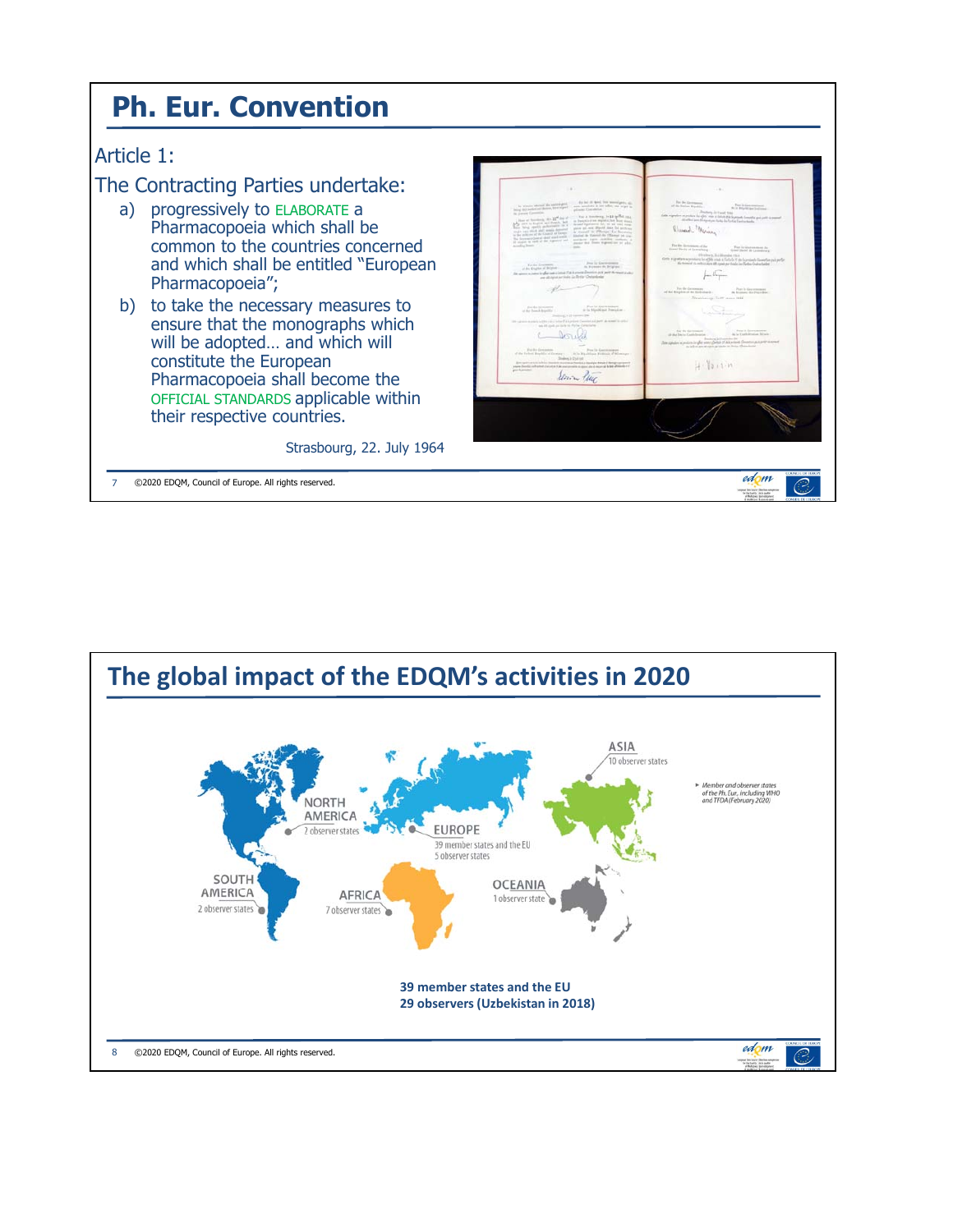

### **International Collaboration**

- Ph.Eur.: successful model of work-sharing and harmonisation between currently 39 COUNTRIES, but based on strong political will and legal commitment
- EDQM, USP and the Japanese Pharmacopoeia, with WHO as an observer, are PDG PARTNERS
- Bilateral Agreements/MoUs with pharmacopoeia authorities on COLLABORATION and EXCHANGES (e.g. ANVISA, ChP, PMDA/MHLW, USP, WHO..) and confidentiality arrangements with authorities from around the world
- INVOLVEMENT of observers in the elaboration of texts
- GLOBAL HARMONISATION (Good Pharmacopoeial Practices): EDQM together with PDG partners key player in International Meeting of World Pharmacopoeias (IMWP)

10 ©2020 EDQM, Council of Europe. All rights reserved.

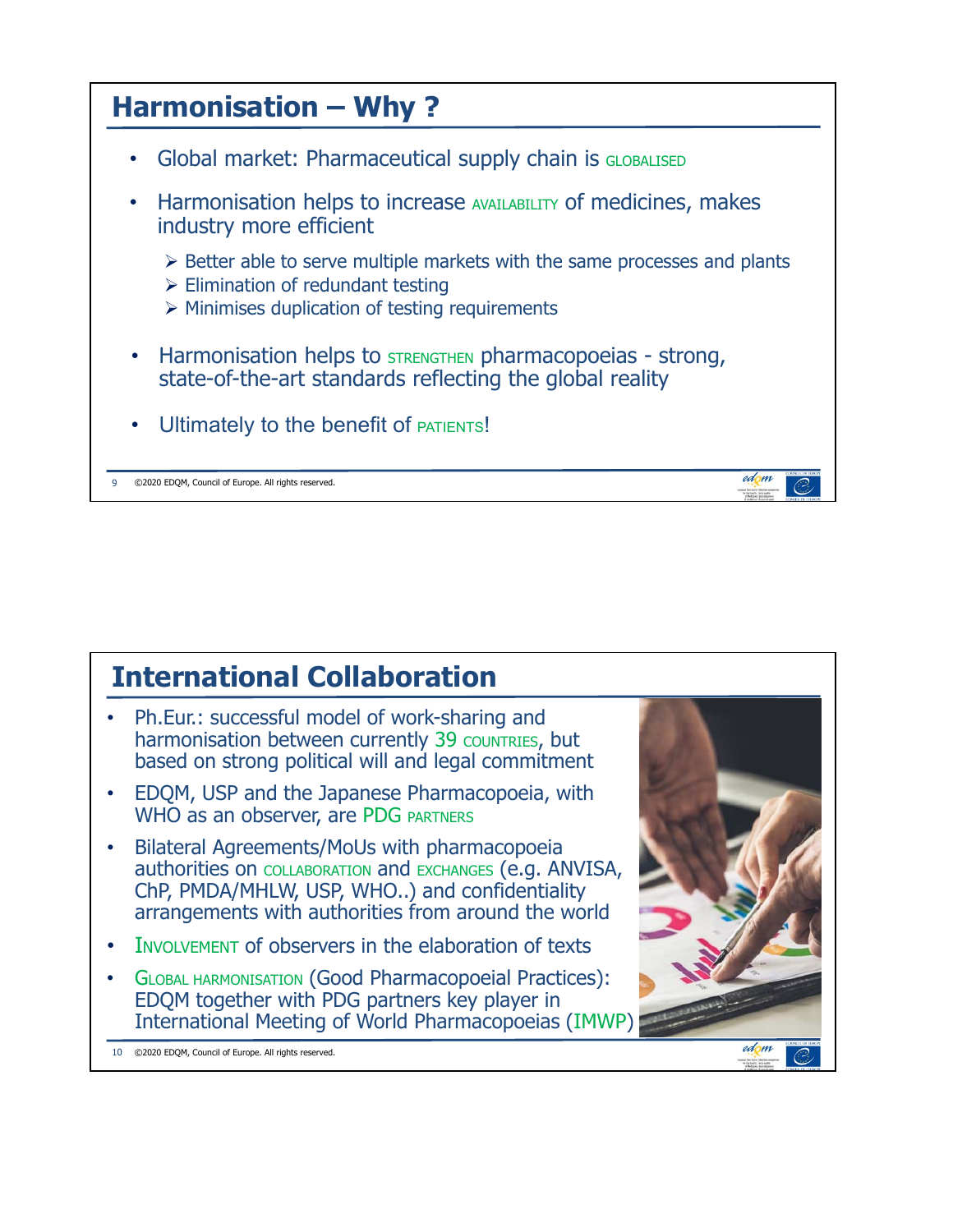

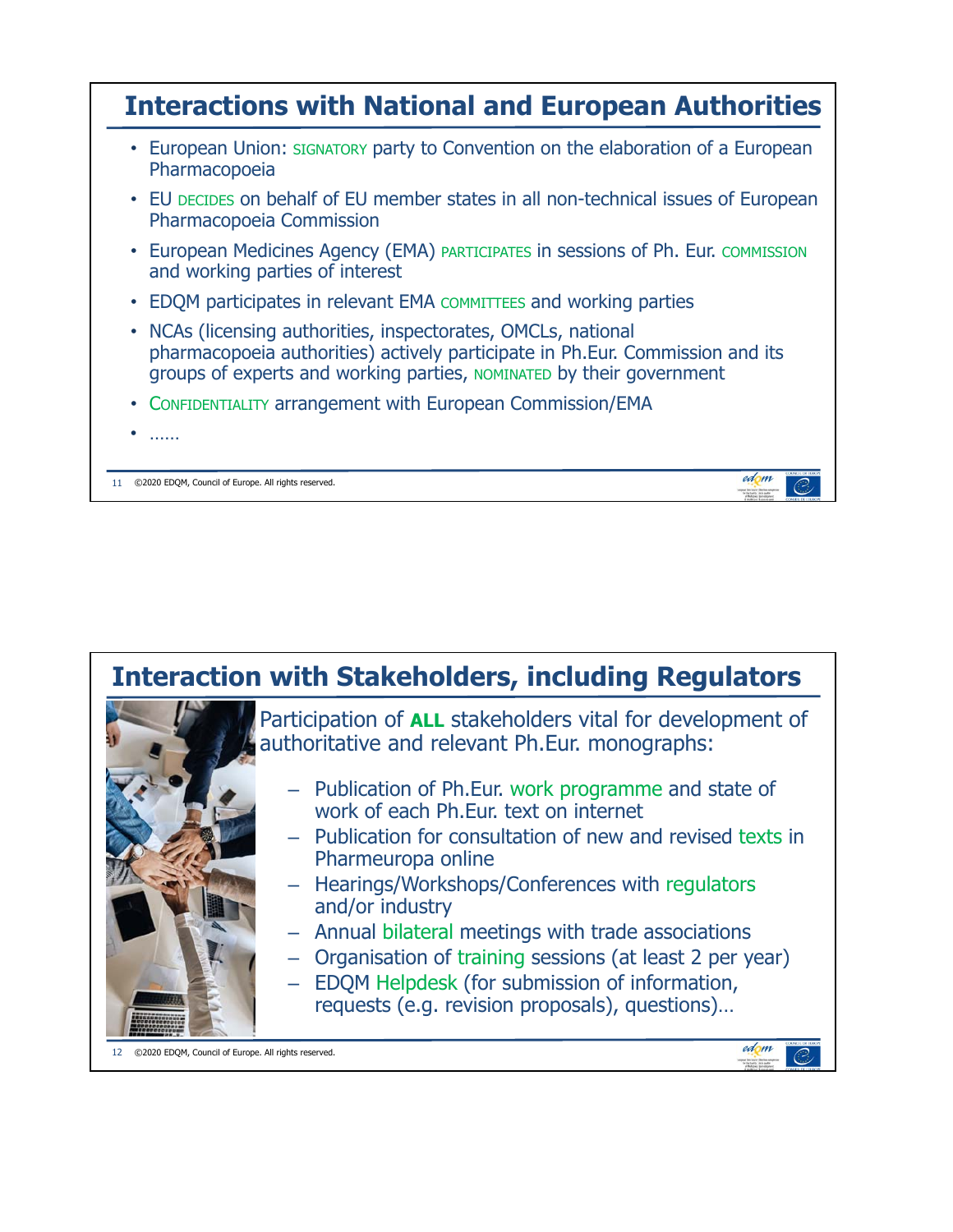

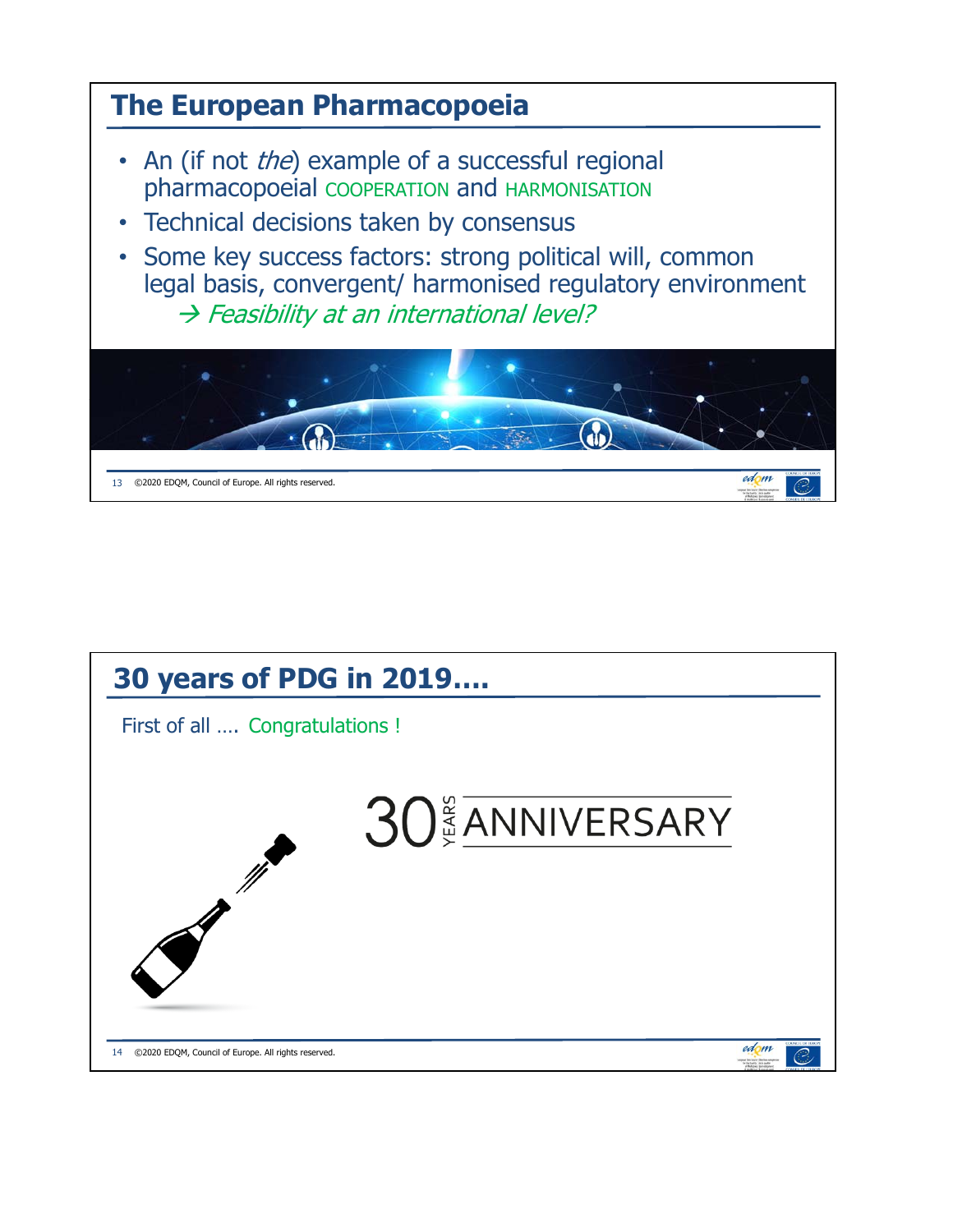

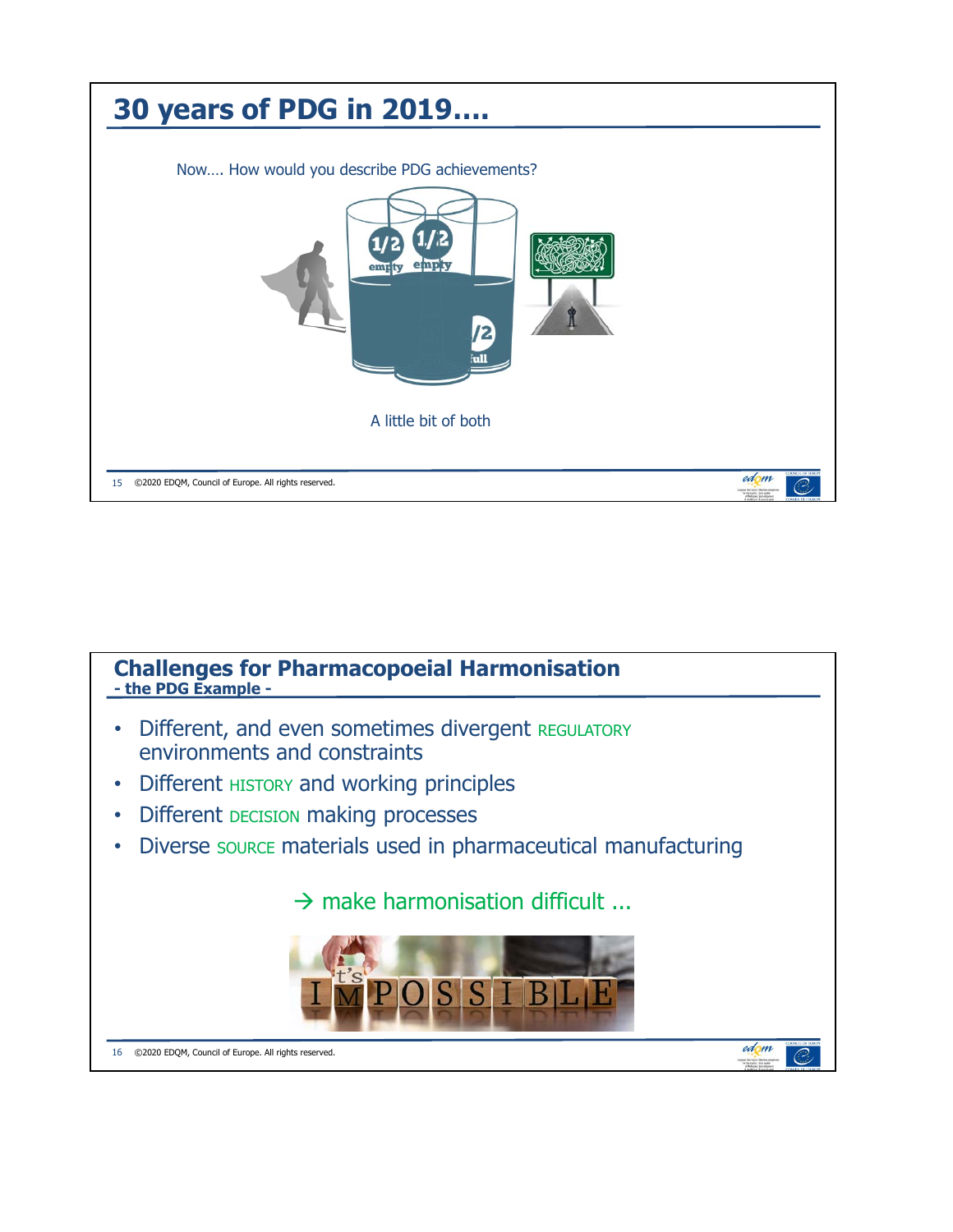| Different, and even sometimes divergent regulatory environments<br>and constraints, e.g.                                                                                                                                        |
|---------------------------------------------------------------------------------------------------------------------------------------------------------------------------------------------------------------------------------|
|                                                                                                                                                                                                                                 |
| • Heparin Case in 2008: PDG pharmacopoeias committed to come up<br>with a harmonised approach,<br>but: regulatory authorities in the three regions not fully aligned,<br>but requesting pharmacopoeia to stay aligned with them |
| • Proposed policy change on Reporting Threshold in USP–NF<br>Monographs following request by FDA: not aligned between regulators,<br>will create havoc for pharmacopoeial harmonisation, including PDG<br>signed-off texts      |
|                                                                                                                                                                                                                                 |
|                                                                                                                                                                                                                                 |
|                                                                                                                                                                                                                                 |
|                                                                                                                                                                                                                                 |
| edom<br>©2020 EDQM, Council of Europe. All rights reserved.                                                                                                                                                                     |

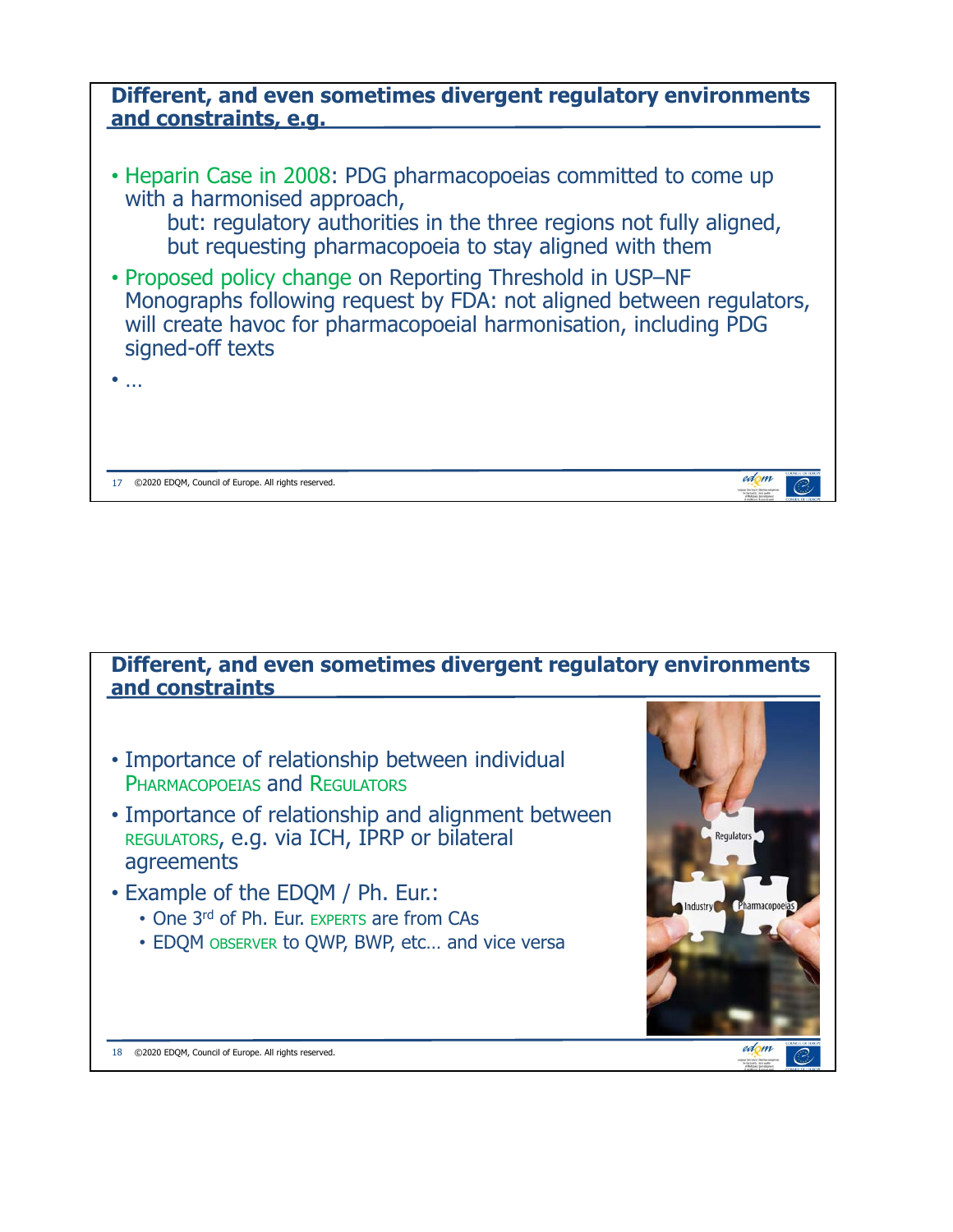| <b>Different history and working principles</b>                                                                                                                                                                                                                                                                                                                                                                                                                                                                                                                                                             |
|-------------------------------------------------------------------------------------------------------------------------------------------------------------------------------------------------------------------------------------------------------------------------------------------------------------------------------------------------------------------------------------------------------------------------------------------------------------------------------------------------------------------------------------------------------------------------------------------------------------|
| Not much we can do on our HISTORY, but for the rest<br>Informal PDG process "woven" into the formal processes and committee<br>structures of the three participating pharmacopoeias                                                                                                                                                                                                                                                                                                                                                                                                                         |
| PDG reforms APPROVED in 2017 :<br>Restructuring meeting format to engage more at the technical<br>level and introduce more direct exchange between the experts<br>in the regions<br>Streamlining of working procedure, reducing complexity =><br>elimination of two stages to increase efficiency and improve<br>focus.<br>Strategic review of harmonization areas and individual work<br>items currently in progress and for future consideration still<br>ongoing.<br>Cleaning of the work programme $\Rightarrow$ identification of items to<br>be considered outside of PDG (e.g. bilateral discussion) |
| edom<br>©2020 EDOM, Council of Europe. All rights reserved.<br>19                                                                                                                                                                                                                                                                                                                                                                                                                                                                                                                                           |

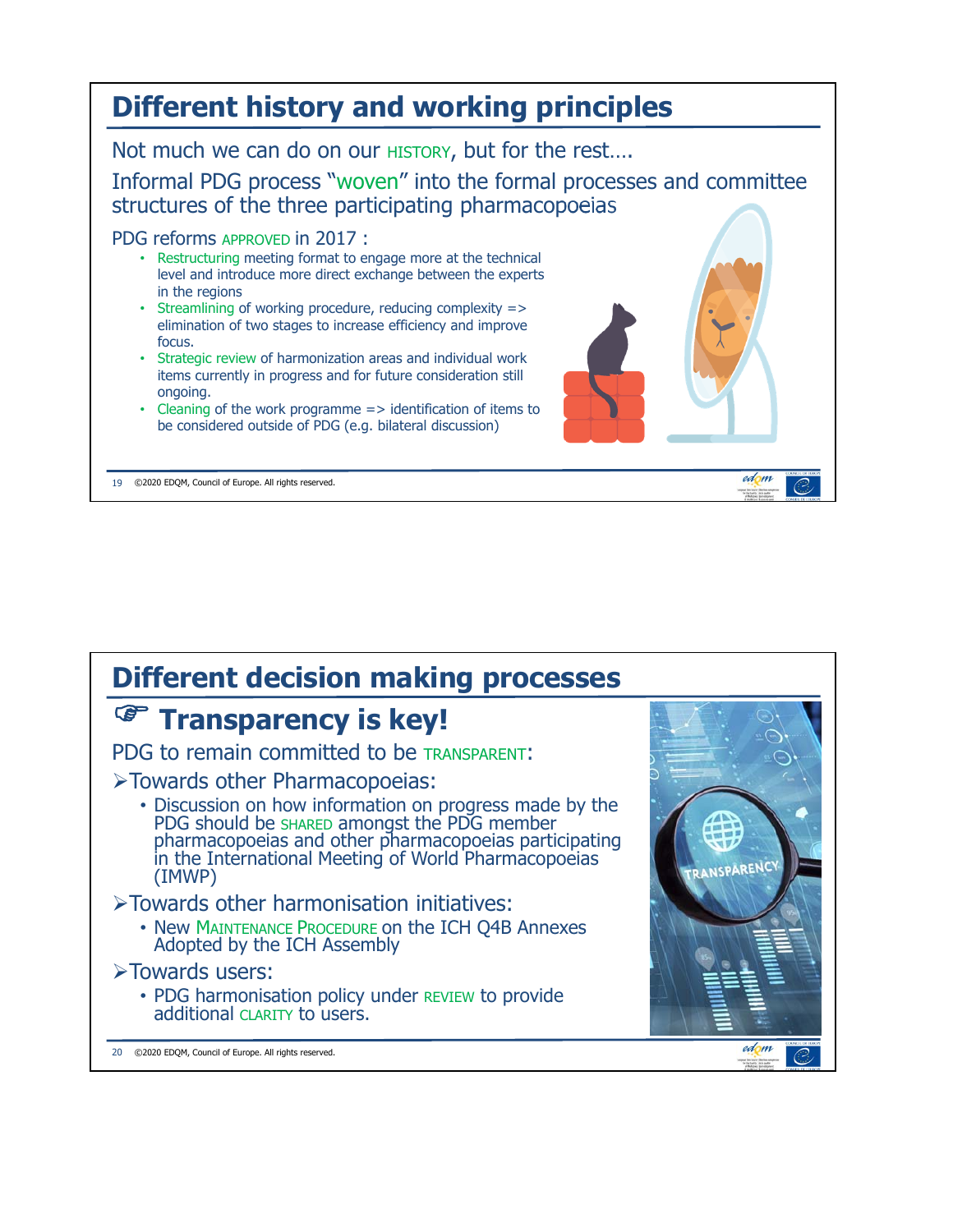

# **So is there a future for the IMWP?**

- An important platform to get to KNOW peers, build TRUST amongst pharmacopoeias, EXCHANGE knowledge and expertise, discuss modes of cooperation….
- Chose a "bottom up" APPROACH: agreed on principles first, e.g. monograph development, TRANSPARENCY, stakeholder CONSULTATION etc., enshrined in "Good Pharmacopoeial Practices"
- Already in place: ALERTING sister pharmacopoeias in case of incidents/crisis, e.g. nitrosamine contamination, to foster application of harmonised (re)action

edom

 $\mathcal{O}$ 

• To be further formalised via Pharmacopoeial Alert System

22 ©2020 EDQM, Council of Europe. All rights reserved.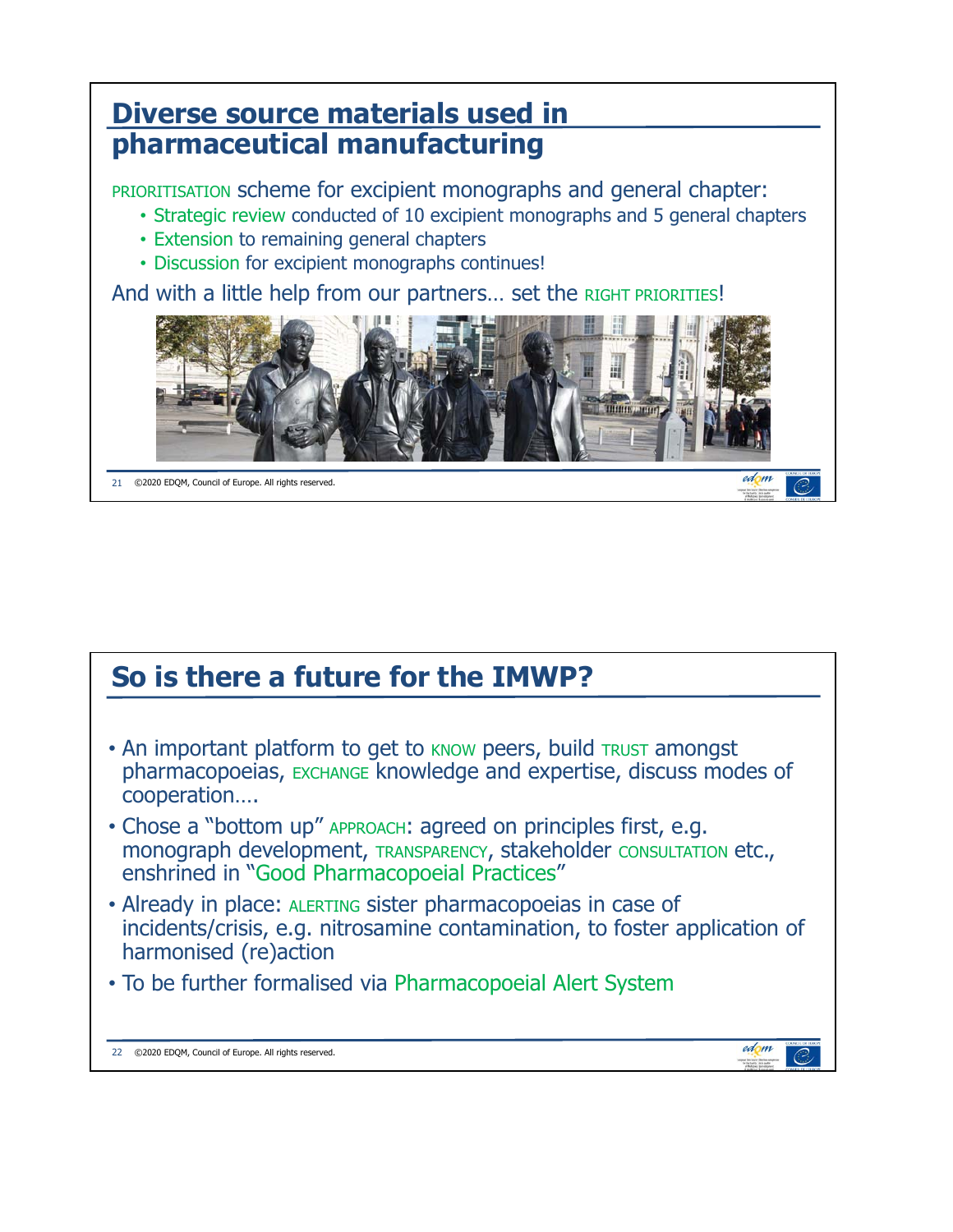

### The Ph. Eur.'s Position

- New chair and vice-chairs ELECTED in 2019 for 3 year mandate
- Presidium (chair, two vice chairs, EDQM director and secretary to the Ph. Eur. Commission) has finalised its PRIORITIES for the next 3 years, to be discussed/adopted by the Ph. Eur. Commission in March 2020
- Pharmacopoeial Harmonisation is HIGH on their agenda!